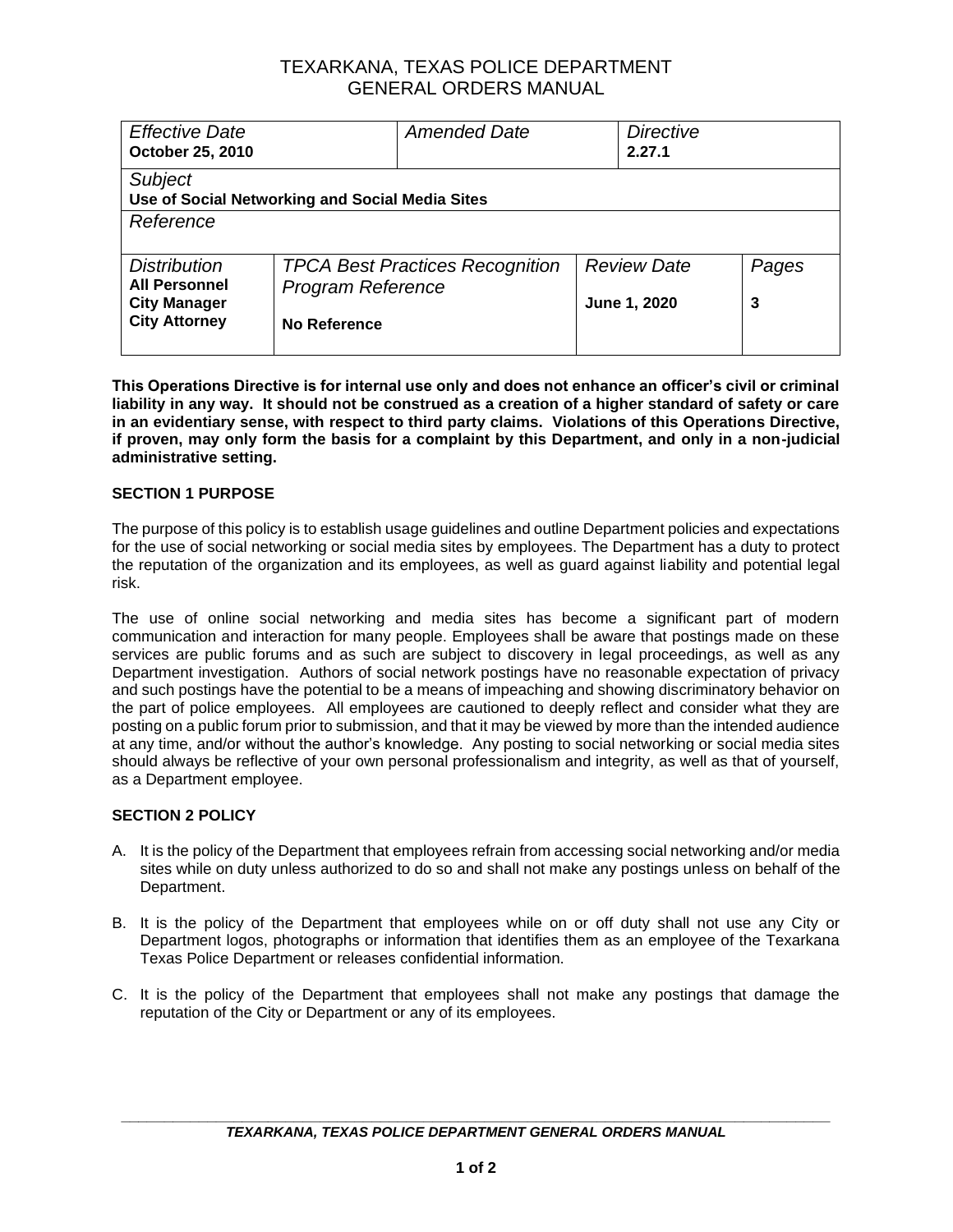## TEXARKANA, TEXAS POLICE DEPARTMENT GENERAL ORDERS MANUAL

| Directive | Subject                                         |
|-----------|-------------------------------------------------|
| 2.26.1    | Use of Social Networking and Social Media Sites |

#### **SECTION 3 DEFINITIONS**

Social Networking and Social Media as defined in this policy are meant to be all-inclusive terms. They are meant to generically describe, and include, any and all applications, programs, websites, forums, blogs, on-line profile or information sharing applications, chats, podcasts, picture, video, or music sharing applications, instant messaging, text messaging, and e-mail [except work-related on City e-mail systems], as well as other forms of non-official or personal communications or activity.

Examples of social networking and social media sites are ever-changing, so it is not possible to list them all or to maintain an always-inclusive list. However, most sites such as the following would be included: Facebook, Twitter, MySpace, similar chats, groups, forums, or other file sharing applications, and/or most other publicly accessible sites where one may 'author', share, view, upload, or comment on content.

#### **SECTION 4 PROCEDURES**

- A. While on duty, members of the Department may not access social networking or social media sites through the use of Department provided information systems--unless authorized to do so on behalf of the department or during the course of an investigation.
- B. While on duty, employees may only use personal communications devices to access social networking sites strictly during **authorized** meal breaks, provided such usage does not in any way interfere with the performance of job duties. Employees are prohibited from authoring posts on a social networking site at any time [even during meal breaks].
- C. Due to concerns for officer safety and to preserve tactical advantage, the posting of information related to any police response by any officer or assisting agency is absolutely prohibited without the approval of the Chief of Police.
- D. All matters of, by, within, and about Department details regarding calls for service, and the customers we interact with, are generally considered confidential information which may not be released, blogged about, posted, or otherwise shared outside the department without prior authorization, without it having been obtained through an official open records request, or without the information already being in the public realm [already otherwise released officially].
- E. Posting or sharing by employees of the Department of confidential internal information via social networking or social media sites will be considered to be in violation of this policy, regardless whether or not such posting or sharing occurs while on or off duty.
- F. Employees are not to use, or authorize to be used any information, photographs, speech, or writings that identify them as a member of the Texarkana Texas Police Department.
- G. Internet postings of an unfavorable or unprofessional nature by members of the Department about citizens, co-workers, or an assisting agency are prohibited at any time as they may be detrimental to relationships between the author and others or may cause others to perceive the Department (and the author) unfavorably.
- H. Members of the Department are encouraged to ensure that any such references made to others remain professional and factual, and it is generally expected they seek the permission of those being referenced to avoid possible potential liability.